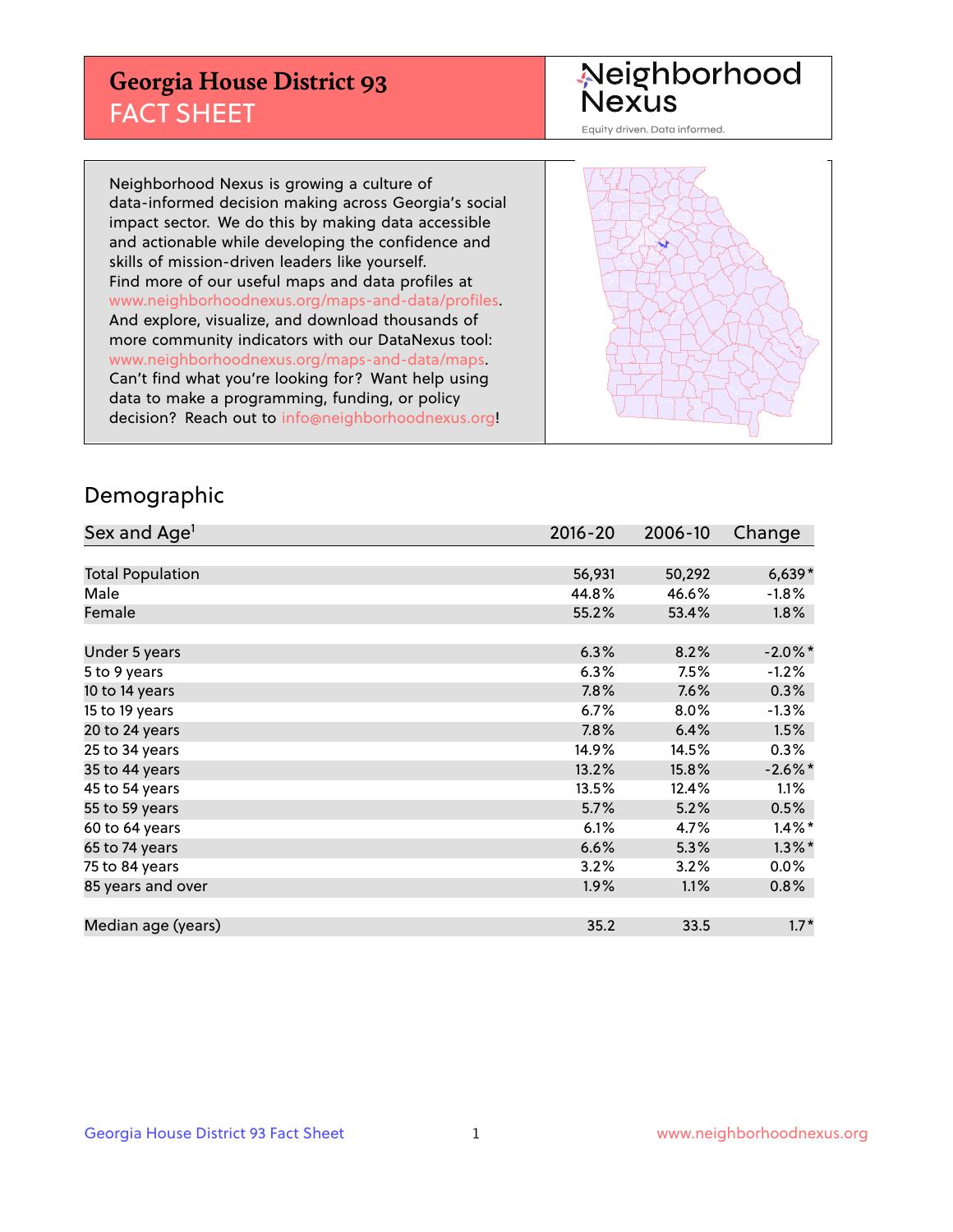## Demographic, continued...

| Race <sup>2</sup>                                            | $2016 - 20$     | 2006-10 | Change              |
|--------------------------------------------------------------|-----------------|---------|---------------------|
| <b>Total population</b>                                      | 56,931          | 50,292  | $6,639*$            |
| One race                                                     | 96.8%           | 98.7%   | $-1.9%$ *           |
| White                                                        | 30.4%           | 39.4%   | $-9.0\%$ *          |
| <b>Black or African American</b>                             | 62.1%           | 53.2%   | 8.9%*               |
| American Indian and Alaska Native                            | 0.1%            | 0.4%    | $-0.3%$             |
| Asian                                                        | 1.7%            | 1.2%    | 0.5%                |
| Native Hawaiian and Other Pacific Islander                   | 0.2%            | 0.0%    | 0.2%                |
| Some other race                                              | 2.4%            | 4.5%    | $-2.1\%$ *          |
| Two or more races                                            | 3.2%            | 1.3%    | $1.9\%$ *           |
| Race alone or in combination with other race(s) <sup>3</sup> | $2016 - 20$     | 2006-10 | Change              |
| Total population                                             | 56,931          | 50,292  | $6,639*$            |
| White                                                        | 32.8%           | 40.2%   | $-7.4\%$ *          |
| <b>Black or African American</b>                             | 63.7%           | 54.3%   | $9.4\%$ *           |
| American Indian and Alaska Native                            | 0.8%            | 1.0%    | $-0.3%$             |
| Asian                                                        | 1.8%            | 1.3%    | 0.5%                |
| Native Hawaiian and Other Pacific Islander                   | 0.4%            | 0.1%    | 0.3%                |
| Some other race                                              | 3.9%            | 4.7%    | $-0.8%$             |
| Hispanic or Latino and Race <sup>4</sup>                     | $2016 - 20$     | 2006-10 | Change              |
|                                                              |                 |         |                     |
| Total population                                             | 56,931<br>11.6% | 50,292  | $6,639*$<br>$-1.2%$ |
| Hispanic or Latino (of any race)                             |                 | 12.8%   |                     |
| Not Hispanic or Latino                                       | 88.4%           | 87.2%   | 1.2%                |
| White alone                                                  | 22.6%           | 32.2%   | $-9.6%$ *           |
| Black or African American alone                              | 61.4%           | 52.5%   | 8.9%*               |
| American Indian and Alaska Native alone                      | 0.1%            | 0.2%    | $-0.1%$             |
| Asian alone                                                  | 1.7%            | 1.2%    | 0.5%                |
| Native Hawaiian and Other Pacific Islander alone             | 0.2%            | 0.0%    | 0.2%                |
| Some other race alone                                        | 0.6%            | 0.2%    | 0.4%                |
| Two or more races                                            | 1.8%            | 0.9%    | $0.9\%$ *           |
| U.S. Citizenship Status <sup>5</sup>                         | $2016 - 20$     | 2006-10 | Change              |
| Foreign-born population                                      | 6,136           | 6,973   | $-837$              |
| Naturalized U.S. citizen                                     | 49.3%           | 29.6%   | 19.7%*              |
| Not a U.S. citizen                                           | 50.7%           | 70.4%   | $-19.7%$ *          |
| Citizen, Voting Age Population <sup>6</sup>                  | 2016-20         | 2006-10 | Change              |
|                                                              |                 |         |                     |
| Citizen, 18 and over population                              | 39,947          | 31,964  | 7,983*              |
| Male                                                         | 42.9%           | 44.0%   | $-1.1%$             |
| Female                                                       | 57.1%           | 56.0%   | 1.1%                |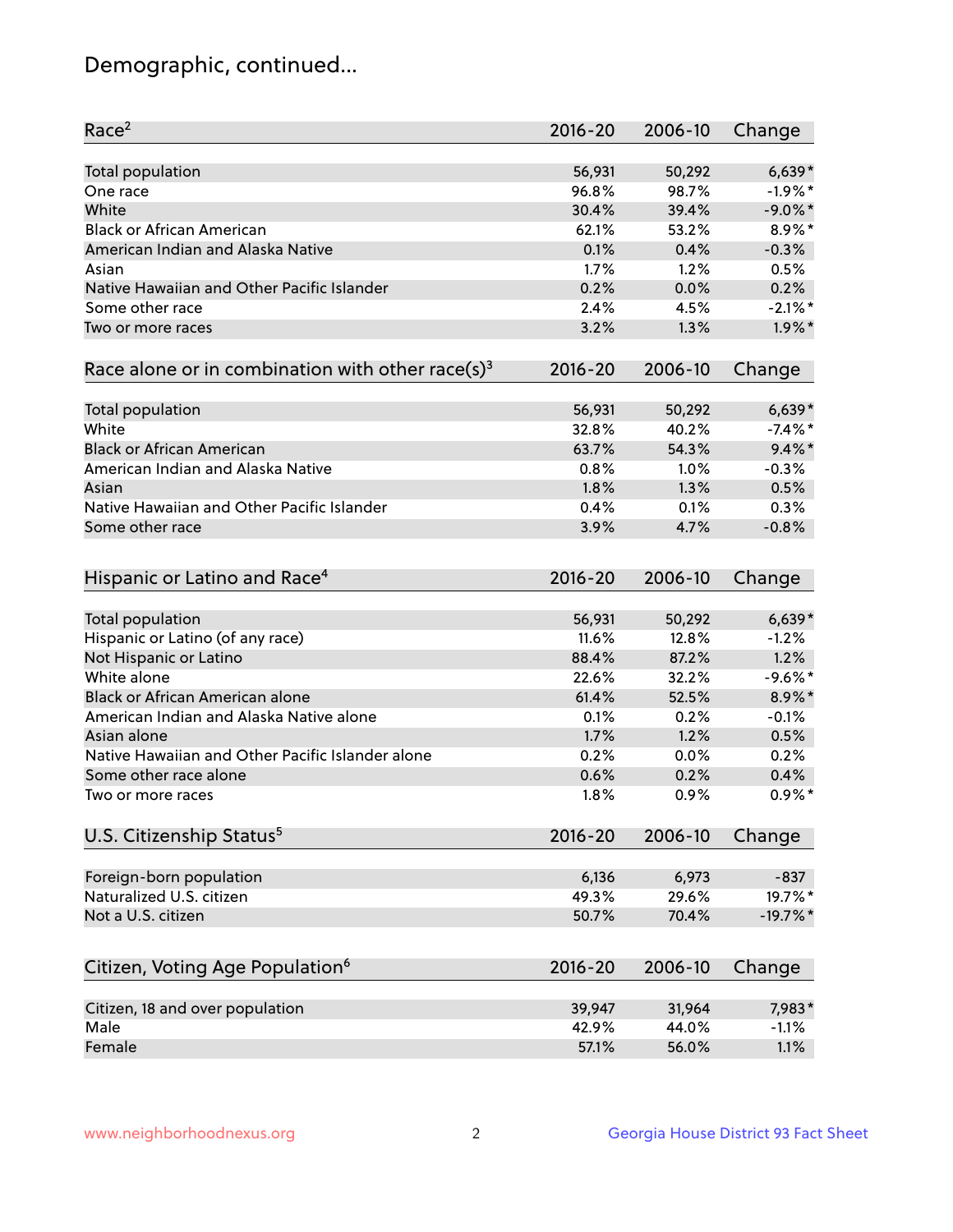#### Economic

| Income <sup>7</sup>                                 | $2016 - 20$ | 2006-10 | Change     |
|-----------------------------------------------------|-------------|---------|------------|
|                                                     |             |         |            |
| All households                                      | 20,705      | 17,859  | 2,845*     |
| Less than \$10,000                                  | 7.1%        | 8.3%    | $-1.3%$    |
| \$10,000 to \$14,999                                | 4.3%        | 5.9%    | $-1.7%$    |
| \$15,000 to \$24,999                                | 11.6%       | 12.1%   | $-0.5%$    |
| \$25,000 to \$34,999                                | 14.1%       | 12.7%   | 1.4%       |
| \$35,000 to \$49,999                                | 12.8%       | 15.3%   | $-2.6%$    |
| \$50,000 to \$74,999                                | 18.1%       | 20.8%   | $-2.7%$    |
| \$75,000 to \$99,999                                | 11.7%       | 11.6%   | 0.1%       |
| \$100,000 to \$149,999                              | 11.2%       | 9.3%    | 1.9%       |
| \$150,000 to \$199,999                              | 3.9%        | 2.4%    | 1.5%       |
| \$200,000 or more                                   | 5.3%        | 1.4%    | $3.8\%$ *  |
| Median household income (dollars)                   | 50,245      | 44,951  | 5,294*     |
| Mean household income (dollars)                     | 70,955      | 57,027  | 13,929*    |
| With earnings                                       | 80.3%       | 83.3%   | $-3.0\%$ * |
| Mean earnings (dollars)                             | 70,439      | 55,499  | 14,939*    |
| <b>With Social Security</b>                         | 24.9%       | 24.2%   | 0.8%       |
| Mean Social Security income (dollars)               | 19,247      | 14,204  | $5,043*$   |
| With retirement income                              | 20.5%       | 14.5%   | $6.0\%$ *  |
| Mean retirement income (dollars)                    | 25,827      | 24,485  | 1,342      |
| With Supplemental Security Income                   | 7.4%        | 3.5%    | $3.9\%$ *  |
| Mean Supplemental Security Income (dollars)         | 8,780       | 7,995   | 785        |
| With cash public assistance income                  | 2.3%        | 1.5%    | 0.8%       |
| Mean cash public assistance income (dollars)        | 919         | 4,071   | $-3,152*$  |
| With Food Stamp/SNAP benefits in the past 12 months | 16.8%       | 13.8%   | $3.0\%$ *  |
|                                                     |             |         |            |
| Families                                            | 12,863      | 11,927  | 936*       |
| Less than \$10,000                                  | 6.5%        | 7.7%    | $-1.2%$    |
| \$10,000 to \$14,999                                | 2.7%        | 4.2%    | $-1.5%$    |
| \$15,000 to \$24,999                                | 10.9%       | 9.6%    | 1.3%       |
| \$25,000 to \$34,999                                | 9.7%        | 10.9%   | $-1.2%$    |
| \$35,000 to \$49,999                                | 12.2%       | 14.5%   | $-2.4%$    |
| \$50,000 to \$74,999                                | 19.9%       | 23.2%   | $-3.3%$    |
| \$75,000 to \$99,999                                | 12.6%       | 13.8%   | $-1.2%$    |
| \$100,000 to \$149,999                              | 12.9%       | 11.0%   | 1.9%       |
| \$150,000 to \$199,999                              | 5.4%        | 3.3%    | 2.1%       |
| \$200,000 or more                                   | 7.3%        | 1.8%    | 5.5%*      |
| Median family income (dollars)                      | 59,197      | 52,861  | $6,336*$   |
| Mean family income (dollars)                        | 81,875      | 62,567  | 19,308*    |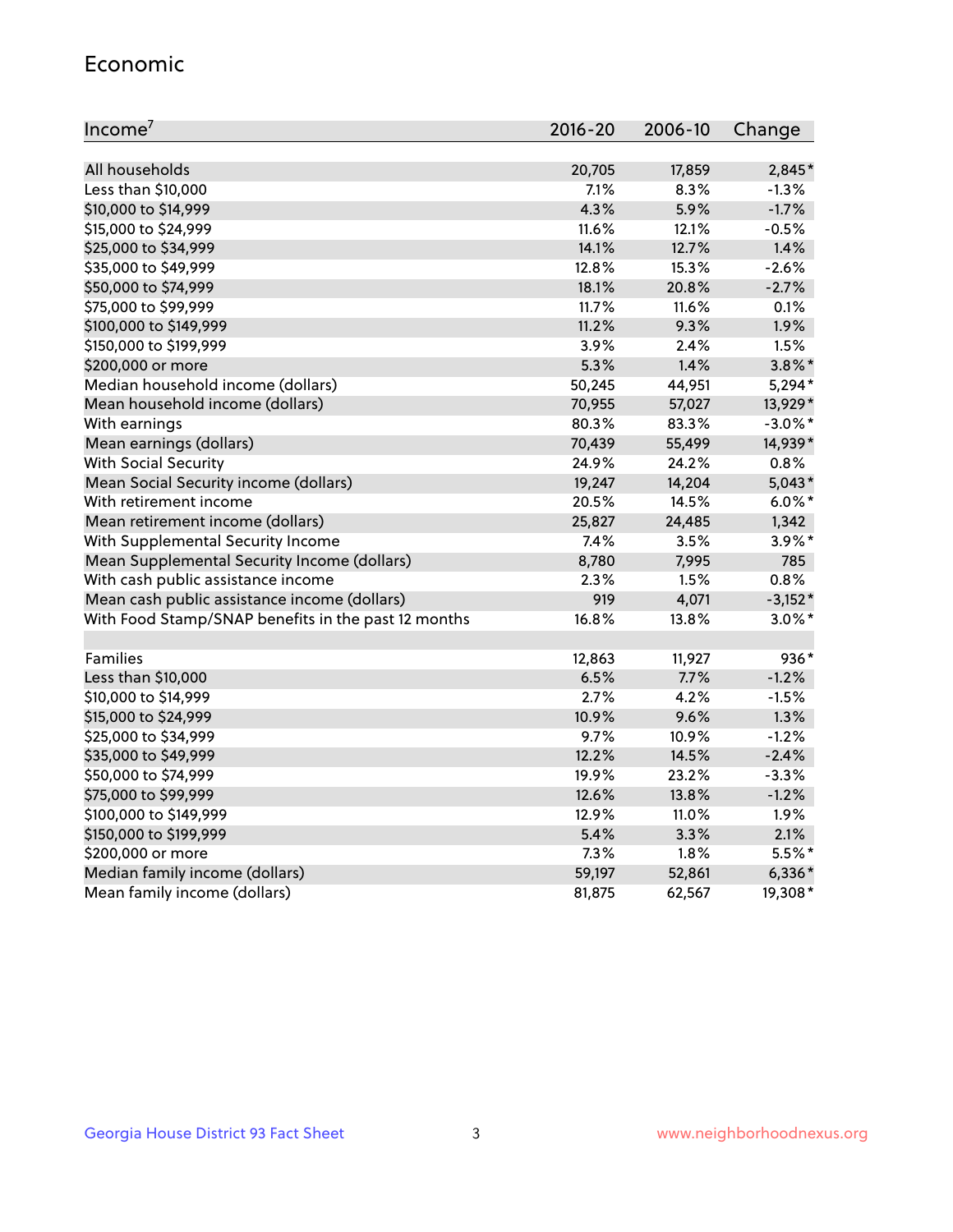## Economic, continued...

| Income, continued <sup>8</sup>                           | $2016 - 20$ | 2006-10 | Change   |
|----------------------------------------------------------|-------------|---------|----------|
|                                                          |             |         |          |
| Nonfamily households                                     | 7,842       | 5,933   | 1,909*   |
| Median nonfamily income (dollars)                        | 33,644      | 31,229  | $2,416*$ |
| Mean nonfamily income (dollars)                          | 49,025      | 42,671  | 6,353    |
|                                                          |             |         |          |
| Median earnings for workers (dollars)                    | 32,172      | 26,411  | $5,761*$ |
| Median earnings for male full-time, year-round workers   | 43,333      | 37,566  | 5,767*   |
| (dollars)                                                |             |         |          |
| Median earnings for female full-time, year-round workers | 38,923      | 34,989  | 3,933*   |
| (dollars)                                                |             |         |          |
|                                                          |             |         |          |
| Per capita income (dollars)                              | 27,456      | 21,168  | $6,287*$ |
|                                                          |             |         |          |
|                                                          |             |         |          |
| Families and People Below Poverty Level <sup>9</sup>     | $2016 - 20$ | 2006-10 | Change   |
|                                                          |             |         |          |
| <b>All families</b>                                      | 16.6%       | 15.3%   | 1.2%     |
| With related children under 18 years                     | 21.1%       | 21.3%   | $-0.2%$  |
| With related children under 5 years only                 | 10.3%       | 18.7%   | $-8.4%$  |
| Married couple families                                  | 9.0%        | 6.4%    | 2.7%     |
| With related children under 18 years                     | 9.8%        | 9.1%    | 0.7%     |
| With related children under 5 years only                 | 0.1%        | 5.8%    | $-5.6%$  |
| Families with female householder, no husband present     | 26.3%       | 28.9%   | $-2.6%$  |
| With related children under 18 years                     | 31.3%       | 33.8%   | $-2.5%$  |
| With related children under 5 years only                 | 8.3%        | 32.2%   | $-23.9%$ |
|                                                          |             |         |          |
| All people                                               | 18.3%       | 18.4%   | $-0.1%$  |
| Under 18 years                                           | 26.8%       | 28.1%   | $-1.3%$  |
| Related children under 18 years                          | 26.7%       | 27.4%   | $-0.7%$  |
| Related children under 5 years                           | 31.6%       | 30.7%   | 0.9%     |
| Related children 5 to 17 years                           | 25.0%       | 26.0%   | $-1.0%$  |
| 18 years and over                                        | 15.5%       | 14.6%   | 0.9%     |
| 18 to 64 years                                           | 15.6%       | 15.3%   | 0.3%     |
| 65 years and over                                        | 15.1%       | 9.7%    | 5.4%     |
| People in families                                       | 16.8%       | 17.3%   | $-0.5%$  |
| Unrelated individuals 15 years and over                  | 24.1%       | 23.6%   | 0.5%     |
|                                                          |             |         |          |
| Non-Hispanic white people                                | 13.2%       | 8.5%    | 4.7%*    |
| Black or African-American people                         | 16.6%       | 19.8%   | $-3.2%$  |
| Asian people                                             | 11.7%       | 15.0%   | $-3.4%$  |
| Hispanic or Latino people                                | 32.4%       | 36.6%   | $-4.2%$  |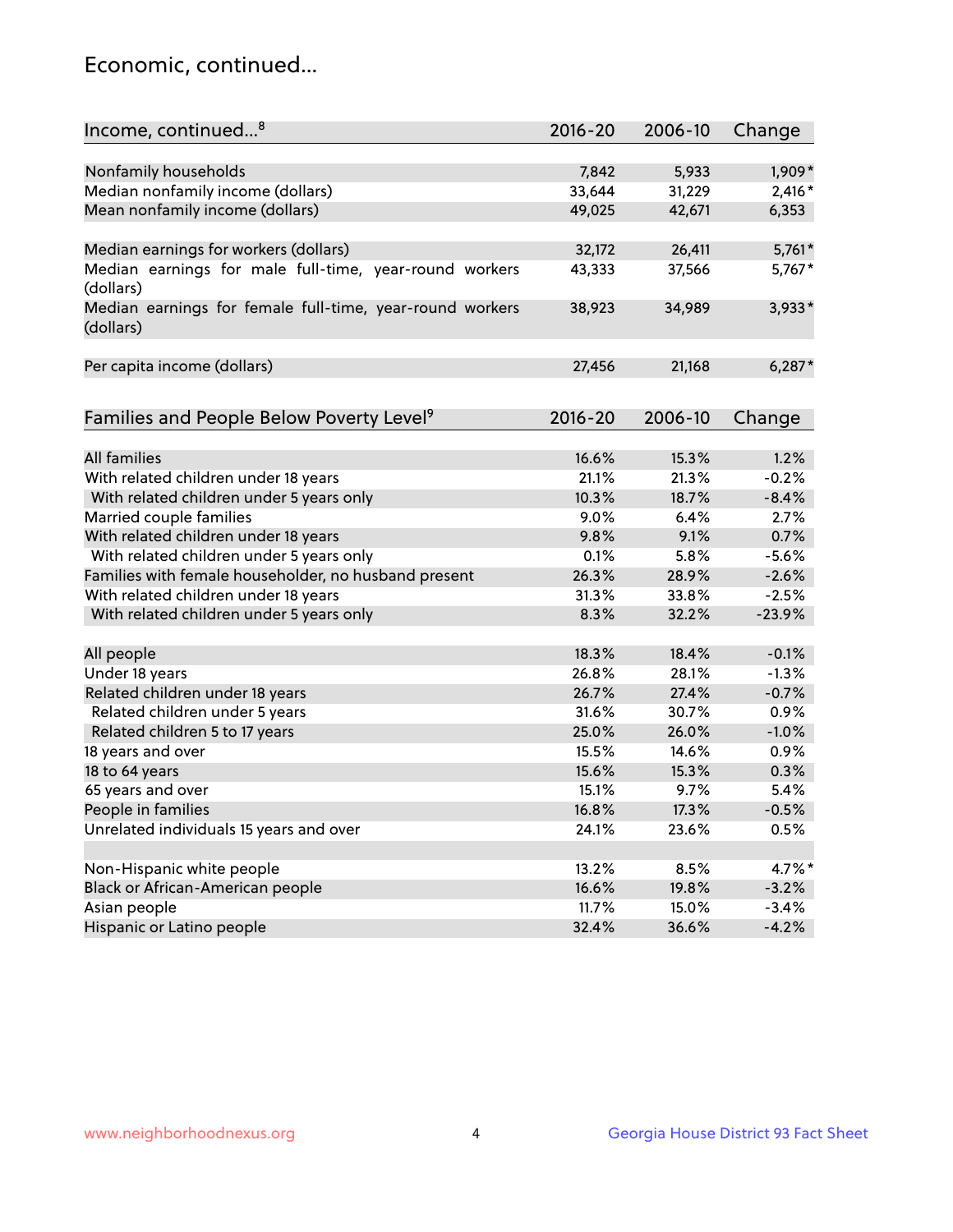## Employment

| Employment Status <sup>10</sup>                                             | $2016 - 20$ | 2006-10 | Change     |
|-----------------------------------------------------------------------------|-------------|---------|------------|
|                                                                             |             |         |            |
| Population 16 years and over                                                | 44,433      | 37,959  | $6,473*$   |
| In labor force                                                              | 65.2%       | 67.1%   | $-1.9%$    |
| Civilian labor force                                                        | 64.9%       | 67.1%   | $-2.2%$    |
| Employed                                                                    | 60.4%       | 58.6%   | 1.8%       |
| Unemployed                                                                  | 4.5%        | 8.5%    | $-4.0%$    |
| <b>Armed Forces</b>                                                         | 0.3%        | 0.1%    | 0.2%       |
| Not in labor force                                                          | 34.8%       | 32.9%   | 1.9%       |
| Civilian labor force                                                        | 28,838      | 25,462  | $3,377*$   |
| <b>Unemployment Rate</b>                                                    | 6.9%        | 12.7%   | $-5.8%$    |
|                                                                             |             |         |            |
| Females 16 years and over                                                   | 25,147      | 20,621  | 4,526*     |
| In labor force                                                              | 61.6%       | 62.4%   | $-0.8%$    |
| Civilian labor force                                                        | 61.5%       | 62.4%   | $-0.8%$    |
| Employed                                                                    | 57.1%       | 54.3%   | 2.9%       |
|                                                                             |             |         |            |
| Own children of the householder under 6 years                               | 4,136       | 4,861   | $-724$     |
| All parents in family in labor force                                        | 68.4%       | 71.1%   | $-2.7%$    |
|                                                                             |             |         |            |
| Own children of the householder 6 to 17 years                               | 8,904       | 8,204   | 700        |
| All parents in family in labor force                                        | 76.4%       | 77.0%   | $-0.6%$    |
|                                                                             |             |         |            |
| Industry <sup>11</sup>                                                      | $2016 - 20$ | 2006-10 | Change     |
|                                                                             |             |         |            |
| Civilian employed population 16 years and over                              | 26,834      | 22,227  | 4,607*     |
| Agriculture, forestry, fishing and hunting, and mining                      | 0.2%        | 0.2%    | 0.0%       |
| Construction                                                                | 10.6%       | 9.9%    | 0.7%       |
| Manufacturing                                                               | 9.7%        | 13.3%   | $-3.6\%$ * |
| Wholesale trade                                                             | 2.4%        | 1.7%    | 0.7%       |
| Retail trade                                                                | 10.4%       | 12.0%   | $-1.6%$    |
| Transportation and warehousing, and utilities                               | 8.8%        | 6.2%    | $2.6\%$ *  |
| Information                                                                 | 1.9%        | 4.2%    | $-2.4\%$ * |
| Finance and insurance, and real estate and rental and leasing               | 6.9%        | 4.9%    | $2.0\%$ *  |
| Professional, scientific, and management, and administrative                | $9.6\%$     | 9.8%    | $-0.2%$    |
| and waste management services                                               |             |         |            |
| Educational services, and health care and social assistance                 | 22.8%       | 20.0%   | $2.8\%$ *  |
| Arts, entertainment, and recreation, and accommodation and<br>food services | 8.3%        | 8.4%    | $-0.1%$    |
| Other services, except public administration                                | 3.8%        | 4.7%    | $-0.9%$    |
| Public administration                                                       | 4.6%        | 4.6%    | $-0.1%$    |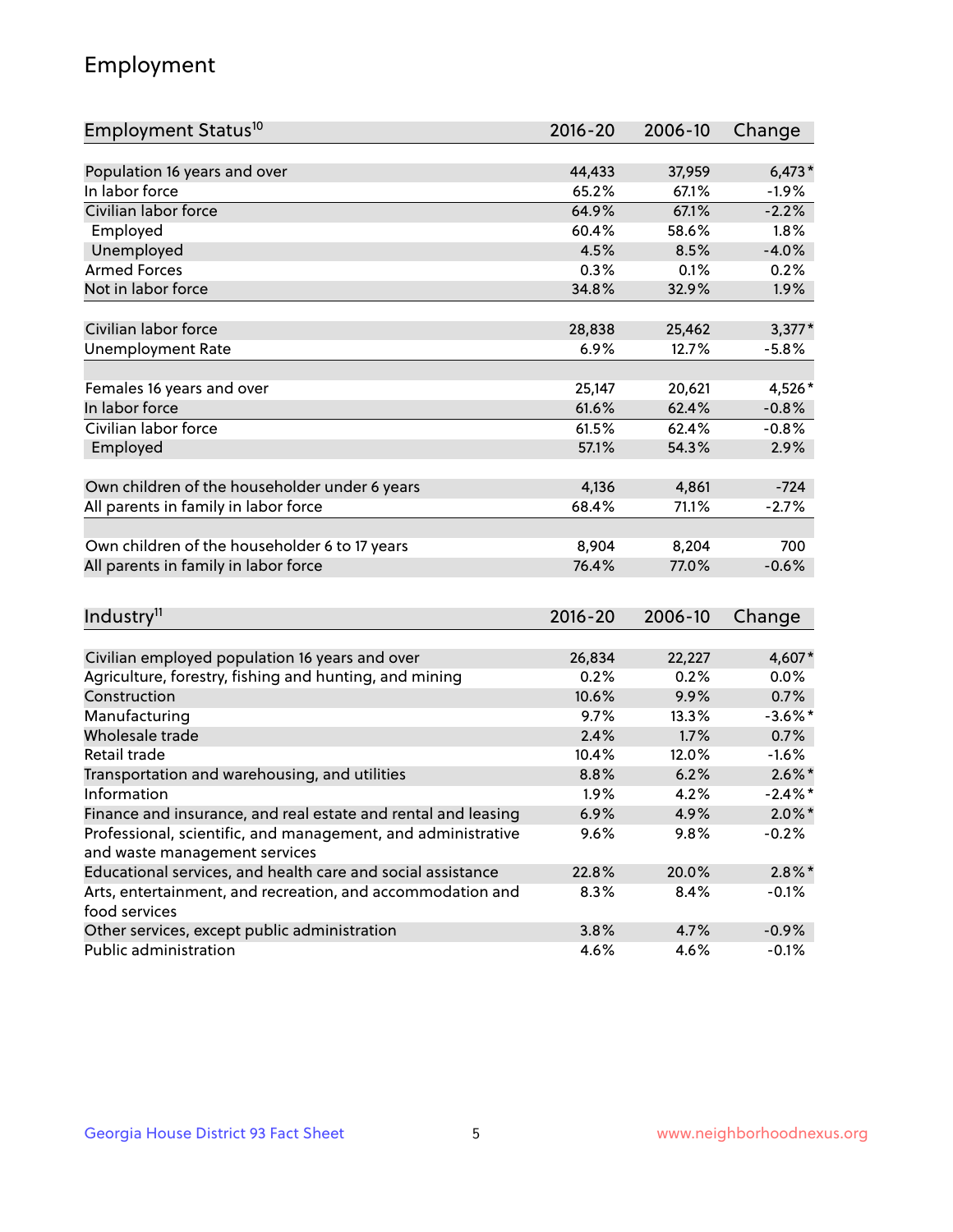## Employment, continued...

| Occupation <sup>12</sup>                                     | $2016 - 20$ | 2006-10 | Change     |
|--------------------------------------------------------------|-------------|---------|------------|
| Civilian employed population 16 years and over               | 26,834      | 22,227  | 4,607*     |
| Management, business, science, and arts occupations          | 32.9%       | 27.9%   | $5.0\%$ *  |
| Service occupations                                          | 16.9%       | 17.7%   | $-0.8%$    |
| Sales and office occupations                                 | 21.4%       | 25.1%   | $-3.7\%$ * |
| Natural<br>and<br>maintenance<br>resources,<br>construction, | 10.7%       | 12.5%   | $-1.7%$    |
| occupations                                                  |             |         |            |
| Production, transportation, and material moving occupations  | 18.1%       | 16.9%   | 1.1%       |
| Class of Worker <sup>13</sup>                                | $2016 - 20$ | 2006-10 | Change     |
|                                                              |             |         |            |
| Civilian employed population 16 years and over               | 26,834      | 22,227  | 4,607*     |
| Private wage and salary workers                              | 78.2%       | 79.4%   | $-1.2%$    |
| Government workers                                           | 15.2%       | 15.2%   | 0.0%       |
| Self-employed in own not incorporated business workers       | 6.6%        | 5.1%    | 1.5%       |
| Unpaid family workers                                        | 0.0%        | 0.3%    | $-0.3%$    |
| Job Flows <sup>14</sup>                                      | 2019        | 2010    | Change     |
|                                                              |             |         |            |
| Total Jobs in district                                       | 36,646      | 26,659  | 9,987      |
| Held by residents of district                                | 9.3%        | 10.0%   | $-0.7%$    |
| Held by non-residents of district                            | 90.7%       | 90.0%   | 0.7%       |
| Jobs by Industry Sector <sup>15</sup>                        | 2019        | 2010    | Change     |
|                                                              |             |         |            |
| Total Jobs in district                                       | 36,646      | 26,659  | 9,987      |
| Goods Producing sectors                                      | 25.7%       | 22.9%   | 2.8%       |
| Trade, Transportation, and Utilities sectors                 | 22.0%       | 23.5%   | $-1.5%$    |
| All Other Services sectors                                   | 52.3%       | 53.6%   | $-1.3%$    |
|                                                              |             |         |            |
| Total Jobs in district held by district residents            | 3,412       | 2,676   | 736        |
| <b>Goods Producing sectors</b>                               | 31.1%       | 28.4%   | 2.6%       |
| Trade, Transportation, and Utilities sectors                 | 14.6%       | 15.2%   | $-0.6%$    |
| All Other Services sectors                                   | 54.3%       | 56.4%   | $-2.0%$    |
|                                                              |             |         |            |
| Jobs by Earnings <sup>16</sup>                               | 2019        | 2010    | Change     |
| Total Jobs in district                                       | 36,646      | 26,659  | 9,987      |
|                                                              | 22.5%       | 24.6%   | $-2.1%$    |
| Jobs with earnings \$1250/month or less                      | 34.4%       |         |            |
| Jobs with earnings \$1251/month to \$3333/month              |             | 40.6%   | $-6.2%$    |
| Jobs with earnings greater than \$3333/month                 | 43.1%       | 34.8%   | 8.3%       |
| Total Jobs in district held by district residents            | 3,412       | 2,676   | 736        |
| Jobs with earnings \$1250/month or less                      | 24.8%       | 25.9%   | $-1.1%$    |
| Jobs with earnings \$1251/month to \$3333/month              | 42.2%       | 46.1%   | $-3.9%$    |
| Jobs with earnings greater than \$3333/month                 | 33.0%       | 28.0%   | 5.0%       |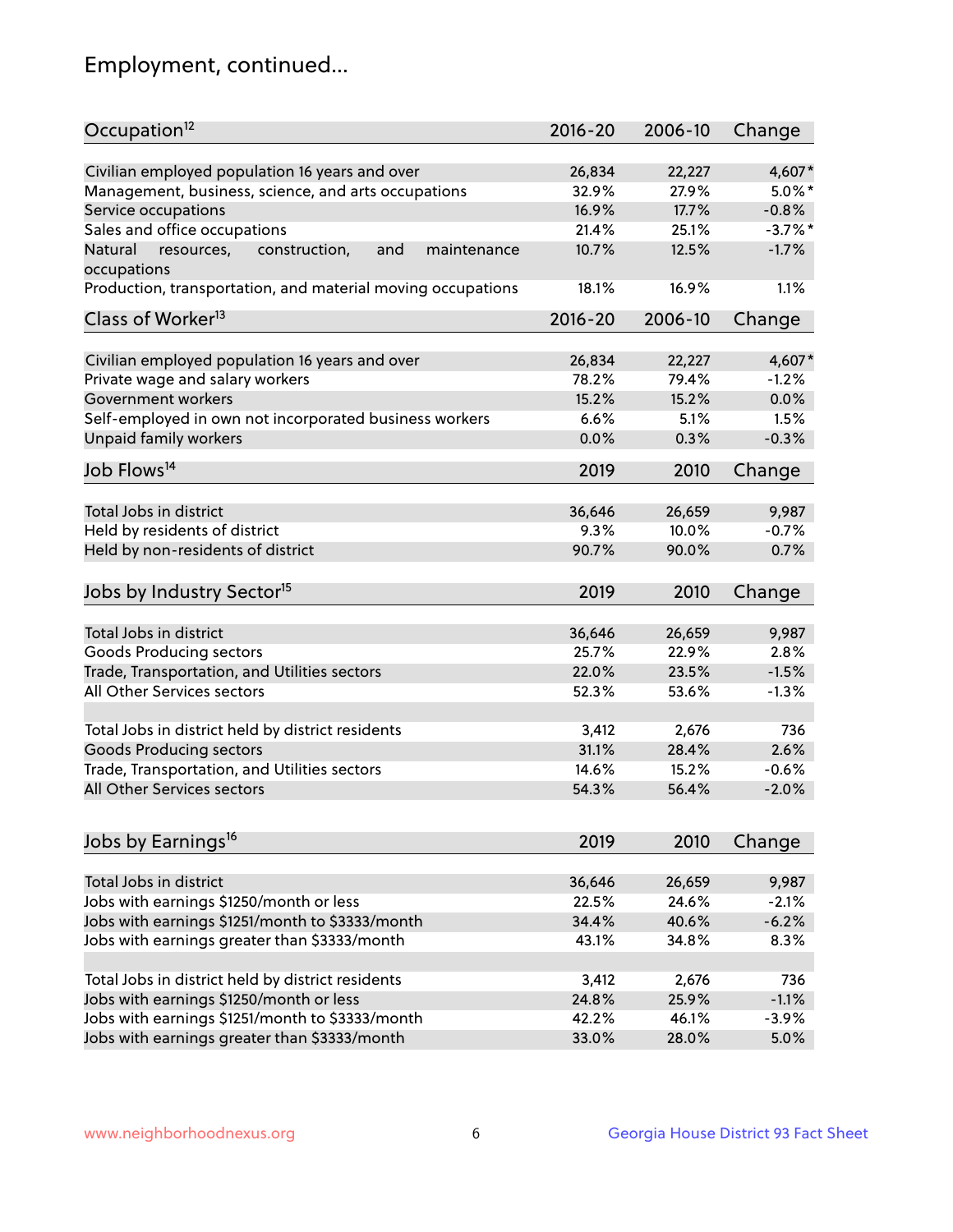## Employment, continued...

| Change  |
|---------|
|         |
| 9,987   |
| 1.2%    |
| $-6.3%$ |
| 5.2%    |
|         |
| 736     |
| 3.6%    |
| $-7.9%$ |
| 4.4%    |
|         |

#### Education

| School Enrollment <sup>18</sup>                | $2016 - 20$ | 2006-10 | Change     |
|------------------------------------------------|-------------|---------|------------|
|                                                |             |         |            |
| Population 3 years and over enrolled in school | 15,519      | 13,769  | $1,749*$   |
| Nursery school, preschool                      | 8.7%        | 7.5%    | $1.2\%$    |
| Kindergarten                                   | 4.1%        | 6.4%    | $-2.4\%$ * |
| Elementary school (grades 1-8)                 | 42.7%       | 42.2%   | 0.5%       |
| High school (grades 9-12)                      | 20.4%       | 22.2%   | $-1.8%$    |
| College or graduate school                     | 24.1%       | 21.7%   | 2.4%       |
| Educational Attainment <sup>19</sup>           | $2016 - 20$ | 2006-10 | Change     |
|                                                |             |         |            |
| Population 25 years and over                   | 37,038      | 31,344  | 5,694*     |
| Less than 9th grade                            | 6.0%        | 8.3%    | $-2.3%$    |
| 9th to 12th grade, no diploma                  | 8.6%        | 11.5%   | $-3.0\%$ * |
| High school graduate (includes equivalency)    | 29.1%       | 30.1%   | $-1.0\%$   |
| Some college, no degree                        | 23.6%       | 22.5%   | $1.1\%$    |
| Associate's degree                             | 9.0%        | 7.3%    | $1.8\%$ *  |
| Bachelor's degree                              | 16.9%       | 13.4%   | $3.6\%$ *  |
| Graduate or professional degree                | 6.7%        | $7.0\%$ | $-0.3%$    |
|                                                |             |         |            |
| Percent high school graduate or higher         | 85.5%       | 80.2%   | $5.3\%*$   |
| Percent bachelor's degree or higher            | 23.6%       | 20.3%   | 3.3%       |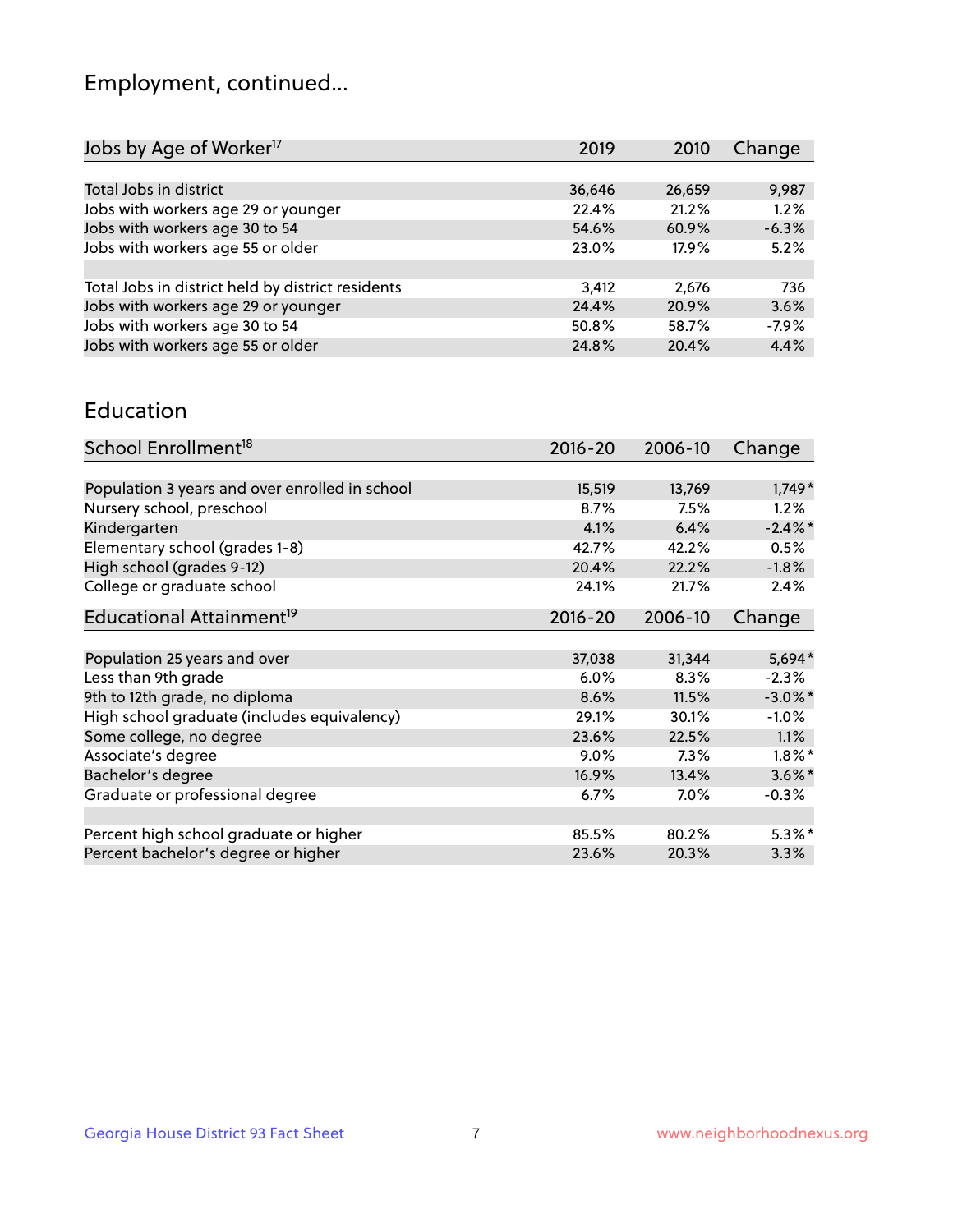## Housing

| Households by Type <sup>20</sup>                     | 2016-20     | 2006-10 |            |
|------------------------------------------------------|-------------|---------|------------|
|                                                      |             |         | Change     |
| <b>Total households</b>                              | 20,705      | 17,859  | 2,845*     |
| Family households (families)                         | 62.1%       | 66.8%   | $-4.7%$ *  |
| With own children under 18 years                     | 29.4%       | 34.8%   | $-5.4\%$ * |
|                                                      | 32.6%       | 38.9%   | $-6.3\%$ * |
| Married-couple family                                | 13.1%       |         | $-4.9%$ *  |
| With own children of the householder under 18 years  |             | 18.0%   |            |
| Male householder, no wife present, family            | 6.1%        | 5.9%    | 0.2%       |
| With own children of the householder under 18 years  | 3.4%        | 2.7%    | 0.7%       |
| Female householder, no husband present, family       | 23.4%       | 22.0%   | 1.4%       |
| With own children of the householder under 18 years  | 12.9%       | 14.2%   | $-1.3%$    |
| Nonfamily households                                 | 37.9%       | 33.2%   | 4.7%*      |
| Householder living alone                             | 30.7%       | 28.4%   | 2.3%       |
| 65 years and over                                    | 9.0%        | 6.6%    | $2.4\%$ *  |
|                                                      | 36.1%       | 41.0%   |            |
| Households with one or more people under 18 years    |             |         | $-4.9%$ *  |
| Households with one or more people 65 years and over | 24.0%       | 18.6%   | $5.5%$ *   |
| Average household size                               | 2.69        | 2.75    | $-0.06$    |
| Average family size                                  | 3.42        | 3.37    | 0.05       |
|                                                      |             |         |            |
|                                                      |             |         |            |
| Housing Occupancy <sup>21</sup>                      | $2016 - 20$ | 2006-10 | Change     |
|                                                      |             |         |            |
| Total housing units                                  | 22,537      | 20,786  | $1,751*$   |
| Occupied housing units                               | 91.9%       | 85.9%   | $6.0\%$ *  |
| Vacant housing units                                 | 8.1%        | 14.1%   | $-6.0\%$ * |
|                                                      |             | 4.4     |            |
| Homeowner vacancy rate                               | 1.5         |         | $-2.9$     |
| Rental vacancy rate                                  | 5.2         | 12.2    | $-7.0*$    |
| Units in Structure <sup>22</sup>                     | $2016 - 20$ | 2006-10 | Change     |
|                                                      |             |         |            |
| Total housing units                                  | 22,537      | 20,786  | $1,751*$   |
| 1-unit, detached                                     | 57.9%       | 57.5%   | 0.5%       |
| 1-unit, attached                                     | 3.9%        | 5.3%    | $-1.3%$    |
| 2 units                                              | 3.5%        | 6.0%    | $-2.4\%$ * |
| 3 or 4 units                                         | 4.7%        | 6.3%    | $-1.6%$    |
| 5 to 9 units                                         | 10.7%       | 9.1%    | 1.5%       |
| 10 to 19 units                                       | 8.8%        | 6.4%    | $2.4\%$ *  |
| 20 or more units                                     | 4.4%        | 4.2%    | 0.2%       |
| Mobile home                                          | 6.0%        | 5.3%    | 0.7%       |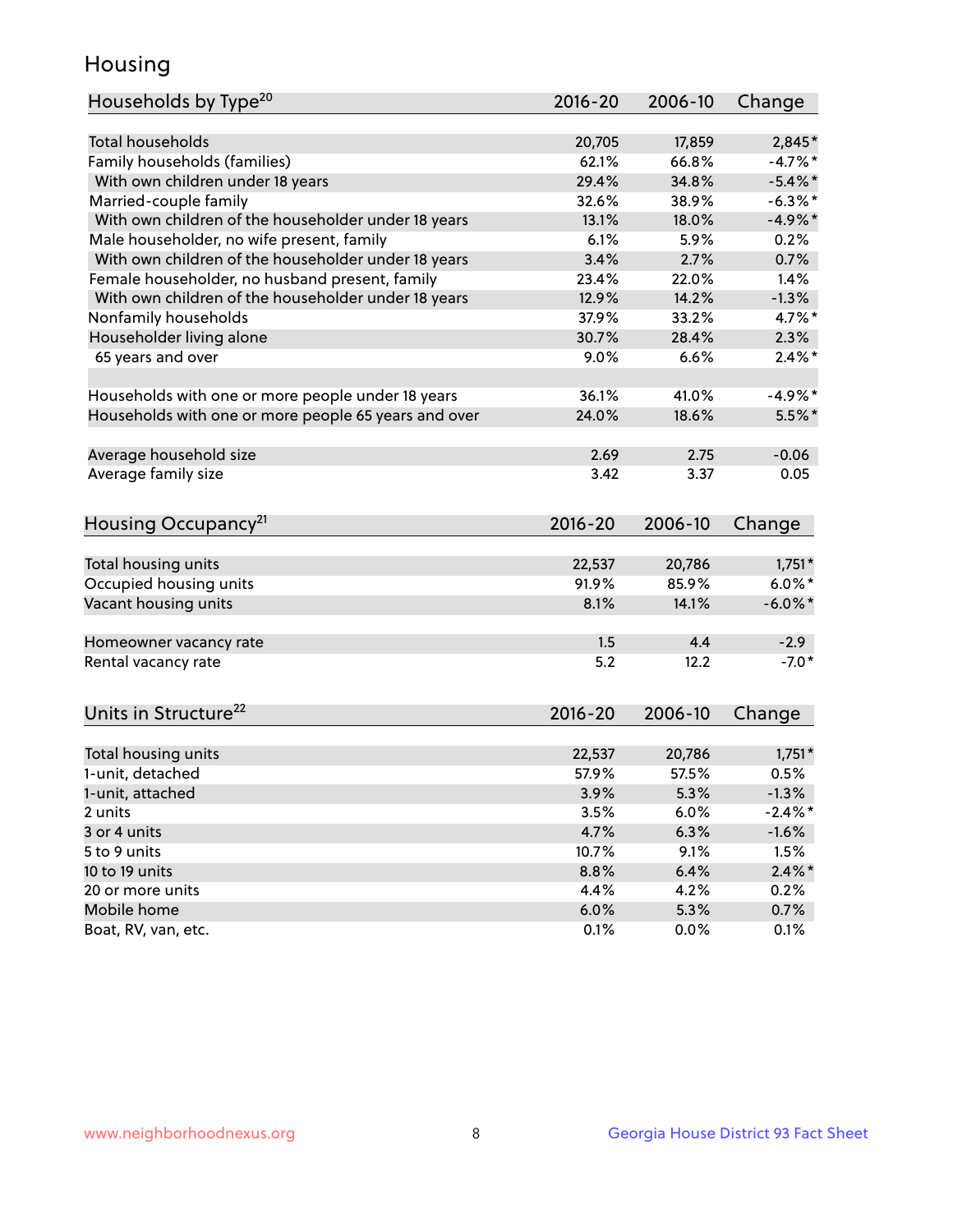## Housing, Continued...

| Year Structure Built <sup>23</sup>             | 2016-20     | 2006-10 | Change     |
|------------------------------------------------|-------------|---------|------------|
| Total housing units                            | 22,537      | 20,786  | $1,751*$   |
| Built 2014 or later                            | 2.9%        | (X)     | (X)        |
| Built 2010 to 2013                             | 1.9%        | (X)     | (X)        |
| Built 2000 to 2009                             | 22.9%       | 30.6%   | $-7.6%$ *  |
| Built 1990 to 1999                             | 22.9%       | 20.7%   | 2.2%       |
| Built 1980 to 1989                             | 16.8%       | 16.1%   | 0.7%       |
| Built 1970 to 1979                             | 14.8%       | 16.1%   | $-1.4%$    |
| Built 1960 to 1969                             | 9.6%        | 8.6%    | 1.0%       |
| Built 1950 to 1959                             | 4.7%        | 3.1%    | $1.7\%$ *  |
| Built 1940 to 1949                             | 1.0%        | 1.8%    | $-0.8%$    |
| Built 1939 or earlier                          | 2.4%        | 3.0%    | $-0.5%$    |
| Housing Tenure <sup>24</sup>                   | $2016 - 20$ | 2006-10 | Change     |
|                                                |             |         |            |
| Occupied housing units                         | 20,705      | 17,859  | 2,845*     |
| Owner-occupied                                 | 51.1%       | 57.0%   | $-6.0\%$ * |
| Renter-occupied                                | 48.9%       | 43.0%   | $6.0\%$ *  |
| Average household size of owner-occupied unit  | 2.85        | 2.80    | 0.06       |
| Average household size of renter-occupied unit | 2.52        | 2.69    | $-0.17$    |
| Residence 1 Year Ago <sup>25</sup>             | $2016 - 20$ | 2006-10 | Change     |
| Population 1 year and over                     | 56,114      | 49,436  | $6,678*$   |
| Same house                                     | 83.6%       | 77.2%   | $6.4\%*$   |
| Different house in the U.S.                    | 16.1%       | 22.5%   | $-6.3\%$ * |
| Same county                                    | 5.1%        | 10.6%   | $-5.5%$ *  |
| Different county                               | 11.1%       | 11.9%   | $-0.8%$    |
| Same state                                     | 6.8%        | 9.3%    | $-2.5%$    |
| Different state                                | 4.2%        | 2.6%    | $1.7\%$ *  |
| Abroad                                         | 0.2%        | 0.3%    | $-0.1%$    |
| Value of Housing Unit <sup>26</sup>            | $2016 - 20$ | 2006-10 | Change     |
|                                                |             |         |            |
| Owner-occupied units                           | 10,574      | 10,186  | 388        |
| Less than \$50,000                             | 8.4%        | 5.8%    | 2.5%       |
| \$50,000 to \$99,999                           | 17.3%       | 11.3%   | 6.0%       |
| \$100,000 to \$149,999                         | 23.1%       | 32.9%   | $-9.8\%$ * |
| \$150,000 to \$199,999                         | 20.5%       | 24.9%   | $-4.5%$    |
| \$200,000 to \$299,999                         | 17.2%       | 15.2%   | 2.0%       |
| \$300,000 to \$499,999                         | 12.0%       | 7.7%    | 4.3%       |
| \$500,000 to \$999,999                         | 1.3%        | 1.9%    | $-0.6%$    |
| \$1,000,000 or more                            | 0.3%        | 0.2%    | 0.1%       |
| Median (dollars)                               | 152,050     | 150,025 | 2,026      |
| Mortgage Status <sup>27</sup>                  | $2016 - 20$ | 2006-10 | Change     |
| Owner-occupied units                           | 10,574      | 10,186  | 388        |
| Housing units with a mortgage                  | 68.5%       | 77.5%   | $-9.0\%$ * |
| Housing units without a mortgage               | 31.5%       | 22.5%   | $9.0\%$ *  |
|                                                |             |         |            |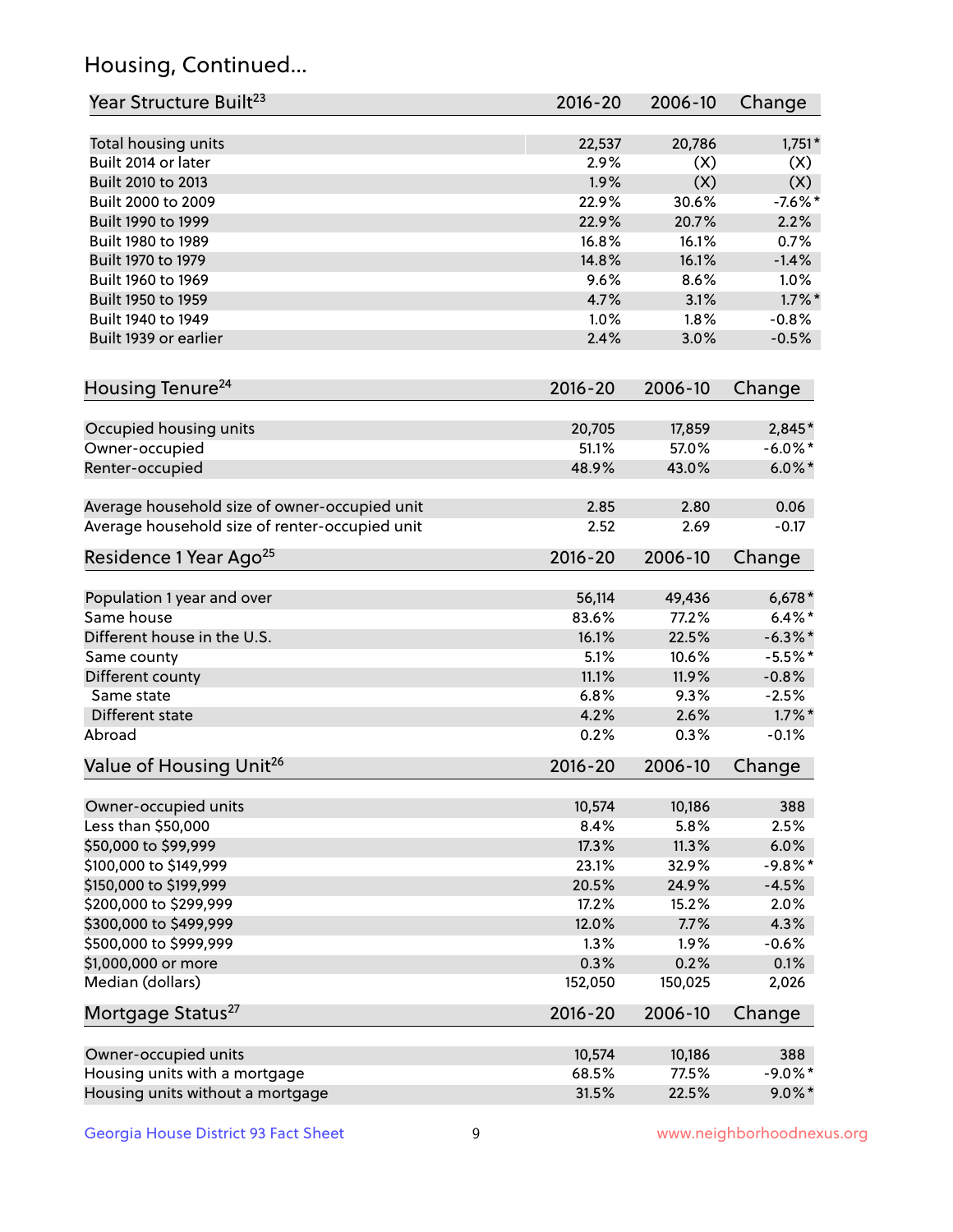## Housing, Continued...

| Selected Monthly Owner Costs <sup>28</sup>                                            | 2016-20 | 2006-10 | Change     |
|---------------------------------------------------------------------------------------|---------|---------|------------|
| Housing units with a mortgage                                                         | 7,245   | 7,891   | $-646*$    |
| Less than \$300                                                                       | 0.0%    | 0.0%    | $-0.0\%$   |
| \$300 to \$499                                                                        | 1.2%    | 0.7%    | 0.5%       |
| \$500 to \$999                                                                        | 25.1%   | 17.5%   | $7.7\%$ *  |
| \$1,000 to \$1,499                                                                    | 36.4%   | 39.5%   | $-3.1%$    |
| \$1,500 to \$1,999                                                                    | 20.7%   | 23.8%   | $-3.0%$    |
| \$2,000 to \$2,999                                                                    | 14.3%   | 16.0%   | $-1.7%$    |
| \$3,000 or more                                                                       | 2.3%    | 2.5%    | $-0.3%$    |
| Median (dollars)                                                                      | 1,292   | 1,395   | $-104*$    |
| Housing units without a mortgage                                                      | 3,330   | 2,296   | $1,034*$   |
| Less than \$150                                                                       | 2.8%    | 5.7%    | $-2.9%$    |
| \$150 to \$249                                                                        | 13.7%   | 16.4%   | $-2.7%$    |
| \$250 to \$349                                                                        | 14.6%   | 17.6%   | $-3.0%$    |
| \$350 to \$499                                                                        | 42.7%   | 35.5%   | 7.2%       |
| \$500 to \$699                                                                        | 16.0%   | 15.5%   | 0.5%       |
| \$700 or more                                                                         | 10.1%   | 9.3%    | 0.8%       |
| Median (dollars)                                                                      | 422     | 384     | $39*$      |
| Selected Monthly Owner Costs as a Percentage of<br>Household Income <sup>29</sup>     |         |         | Change     |
| Housing units with a mortgage (excluding units where<br>SMOCAPI cannot be computed)   | 7,210   | 7,853   | $-643$     |
| Less than 20.0 percent                                                                | 39.9%   | 28.4%   | $11.5\%$ * |
| 20.0 to 24.9 percent                                                                  | 16.2%   | 14.2%   | 2.0%       |
| 25.0 to 29.9 percent                                                                  | 9.2%    | 15.4%   | $-6.2\%$ * |
| 30.0 to 34.9 percent                                                                  | 9.9%    | 8.9%    | 1.1%       |
| 35.0 percent or more                                                                  | 24.8%   | 33.2%   | $-8.4\%$ * |
| Not computed                                                                          | 35      | 38      | $-3$       |
| Housing unit without a mortgage (excluding units where<br>SMOCAPI cannot be computed) | 3,260   | 2,283   | $977*$     |
| Less than 10.0 percent                                                                | 57.6%   | 42.3%   | 15.2%      |
| 10.0 to 14.9 percent                                                                  | 15.3%   | 23.4%   | $-8.1%$    |
| 15.0 to 19.9 percent                                                                  | 10.2%   | 8.6%    | 1.6%       |
| 20.0 to 24.9 percent                                                                  | 4.6%    | 6.1%    | $-1.5%$    |
| 25.0 to 29.9 percent                                                                  | 0.5%    | 3.7%    | $-3.2%$    |
| 30.0 to 34.9 percent                                                                  | 0.5%    | 2.9%    | $-2.4%$    |
| 35.0 percent or more                                                                  | 11.3%   | 12.9%   | $-1.6%$    |
| Not computed                                                                          | 70      | 13      | 57         |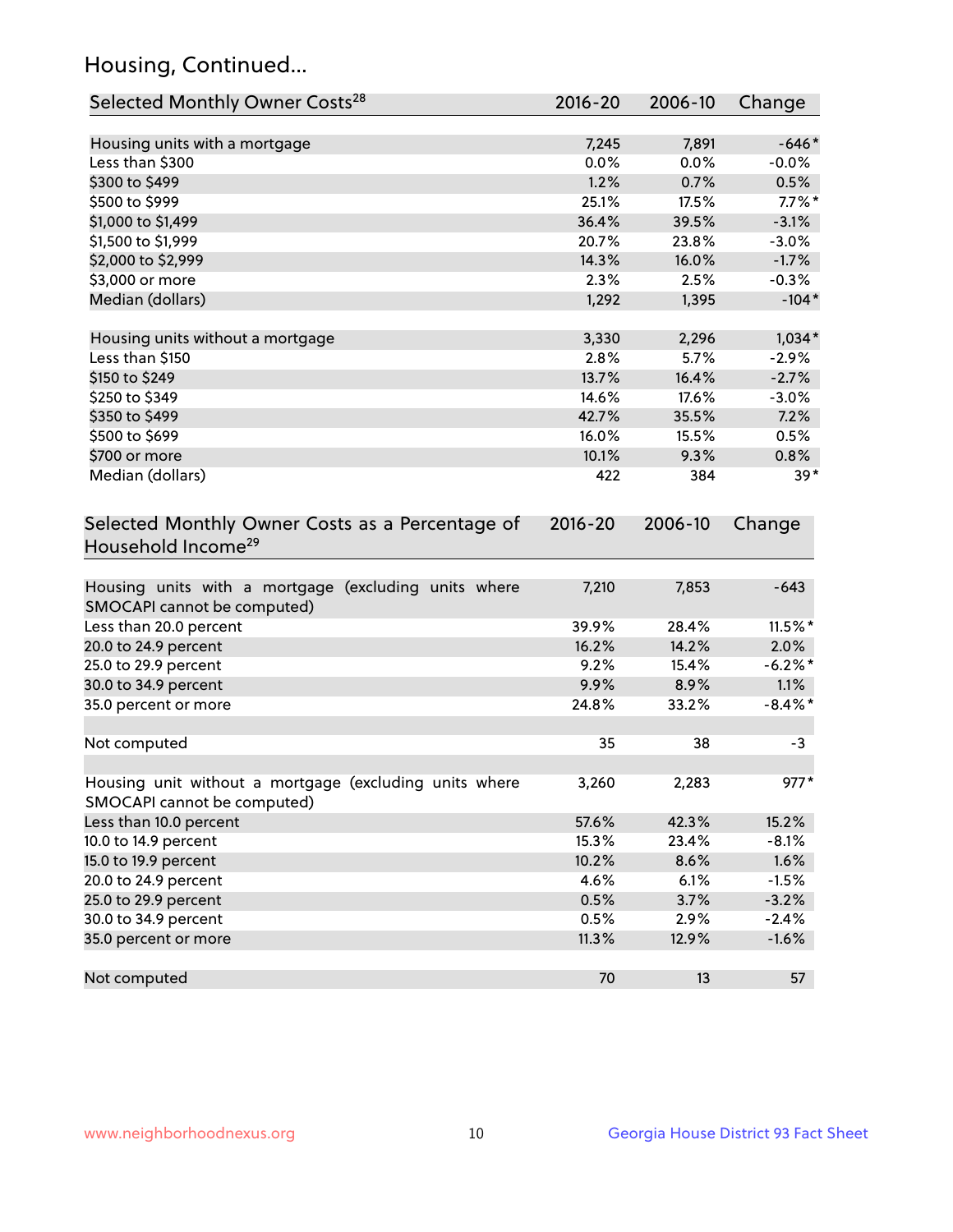## Housing, Continued...

| Gross Rent <sup>30</sup>   | 2016-20 | 2006-10 | Change      |
|----------------------------|---------|---------|-------------|
|                            |         |         |             |
| Occupied units paying rent | 9,944   | 7,447   | $2,497*$    |
| Less than \$200            | 0.2%    | 2.0%    | $-1.9%$     |
| \$200 to \$499             | 3.5%    | 7.0%    | $-3.5%$     |
| \$500 to \$749             | 8.6%    | 22.0%   | $-13.4\%$ * |
| \$750 to \$999             | 30.6%   | 40.9%   | $-10.3\%$ * |
| \$1,000 to \$1,499         | 51.3%   | 22.0%   | 29.3%*      |
| \$1,500 to \$1,999         | 3.7%    | 4.4%    | $-0.7%$     |
| \$2,000 or more            | 2.1%    | 1.7%    | 0.4%        |
| Median (dollars)           | 1,048   | 974     | $74*$       |
|                            |         |         |             |
| No rent paid               | 187     | 227     | $-40$       |
|                            |         |         |             |

| Gross Rent as a Percentage of Household Income <sup>31</sup>                   | $2016 - 20$ | 2006-10 | Change    |
|--------------------------------------------------------------------------------|-------------|---------|-----------|
|                                                                                |             |         |           |
| Occupied units paying rent (excluding units where GRAPI<br>cannot be computed) | 9,614       | 7,311   | $2,303*$  |
| Less than 15.0 percent                                                         | 12.4%       | 10.5%   | $1.8\%$   |
| 15.0 to 19.9 percent                                                           | 15.1%       | 8.1%    | $6.9\%$ * |
| 20.0 to 24.9 percent                                                           | 7.9%        | 12.4%   | $-4.5%$ * |
| 25.0 to 29.9 percent                                                           | 7.6%        | 13.1%   | $-5.5%$ * |
| 30.0 to 34.9 percent                                                           | 8.4%        | 10.7%   | $-2.2%$   |
| 35.0 percent or more                                                           | 48.6%       | 45.1%   | 3.5%      |
|                                                                                |             |         |           |
| Not computed                                                                   | 516         | 362     | 154       |

## Transportation

| Commuting to Work <sup>32</sup>           | 2016-20 | 2006-10 | Change     |
|-------------------------------------------|---------|---------|------------|
|                                           |         |         |            |
| Workers 16 years and over                 | 26,543  | 21,614  | 4,929*     |
| Car, truck, or van - drove alone          | 71.9%   | 74.8%   | $-2.8\%$ * |
| Car, truck, or van - carpooled            | 14.4%   | 14.2%   | 0.2%       |
| Public transportation (excluding taxicab) | 2.0%    | 2.4%    | $-0.4%$    |
| Walked                                    | 1.4%    | 1.4%    | $-0.0%$    |
| Other means                               | 2.7%    | $3.9\%$ | $-1.2%$    |
| Worked at home                            | 7.6%    | 3.3%    | $4.3\%$ *  |
|                                           |         |         |            |
| Mean travel time to work (minutes)        | 31.6    | 31.4    | 0.2        |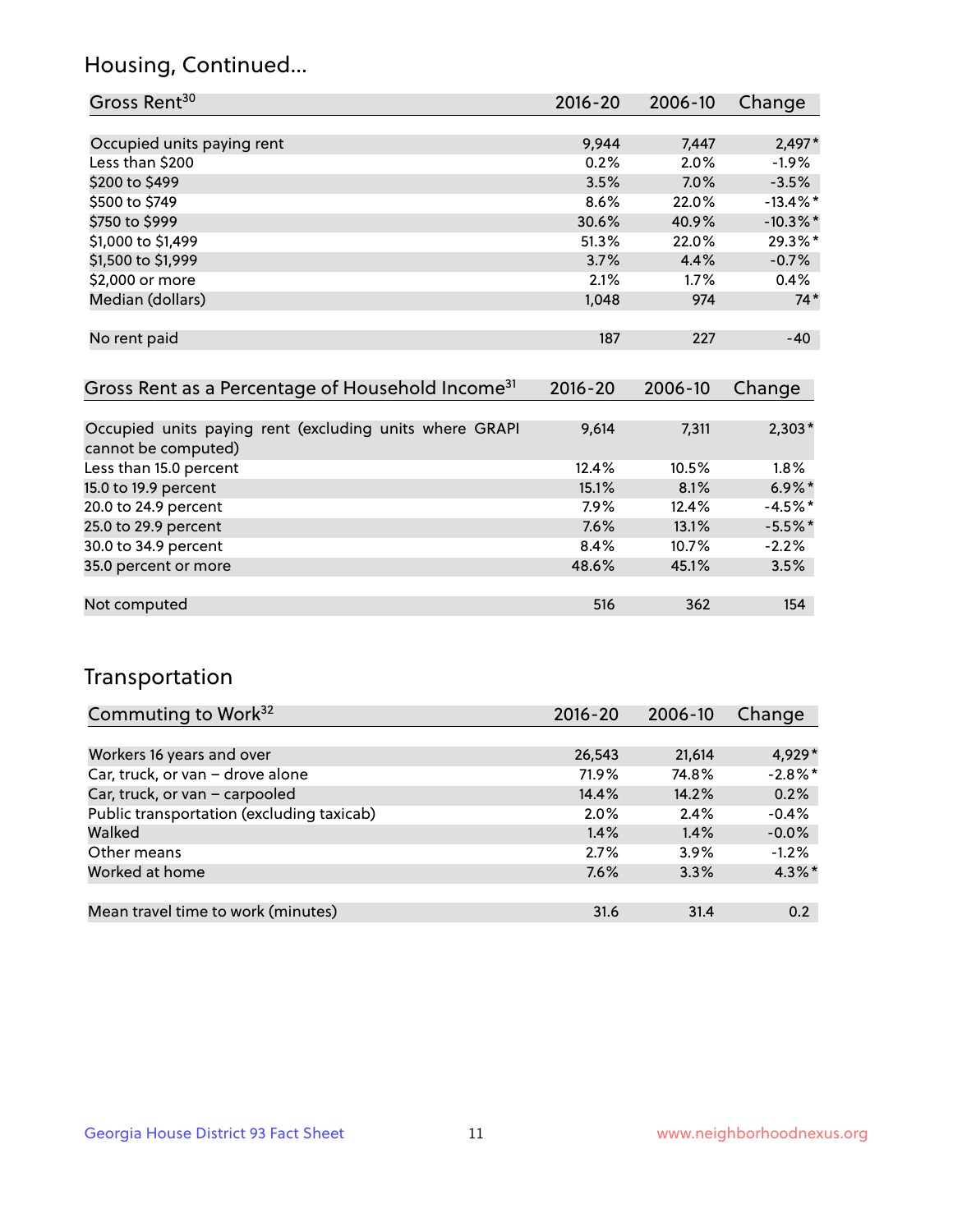## Transportation, Continued...

| Vehicles Available <sup>33</sup> | 2016-20 | 2006-10 | Change   |
|----------------------------------|---------|---------|----------|
|                                  |         |         |          |
| Occupied housing units           | 20,705  | 17.859  | $2,845*$ |
| No vehicles available            | 8.4%    | 9.1%    | $-0.7%$  |
| 1 vehicle available              | 41.2%   | 39.1%   | 2.1%     |
| 2 vehicles available             | 31.9%   | 34.5%   | $-2.5%$  |
| 3 or more vehicles available     | 18.4%   | 17.3%   | 1.1%     |

#### Health

| Health Insurance coverage <sup>34</sup>                 | 2016-20 |
|---------------------------------------------------------|---------|
|                                                         |         |
| Civilian Noninstitutionalized Population                | 55,728  |
| With health insurance coverage                          | 81.5%   |
| With private health insurance coverage                  | 55.9%   |
| With public health coverage                             | 34.9%   |
| No health insurance coverage                            | 18.5%   |
| Civilian Noninstitutionalized Population Under 19 years | 14,910  |
| No health insurance coverage                            | 11.5%   |
| Civilian Noninstitutionalized Population 19 to 64 years | 34,547  |
| In labor force:                                         | 27,335  |
| Employed:                                               | 25,589  |
| With health insurance coverage                          | 78.7%   |
| With private health insurance coverage                  | 74.2%   |
| With public coverage                                    | 7.4%    |
| No health insurance coverage                            | 21.3%   |
| Unemployed:                                             | 1,746   |
| With health insurance coverage                          | 59.8%   |
| With private health insurance coverage                  | 34.5%   |
| With public coverage                                    | 26.4%   |
| No health insurance coverage                            | 40.2%   |
| Not in labor force:                                     | 7,212   |
| With health insurance coverage                          | 67.7%   |
| With private health insurance coverage                  | 34.0%   |
| With public coverage                                    | 42.1%   |
| No health insurance coverage                            | 32.3%   |